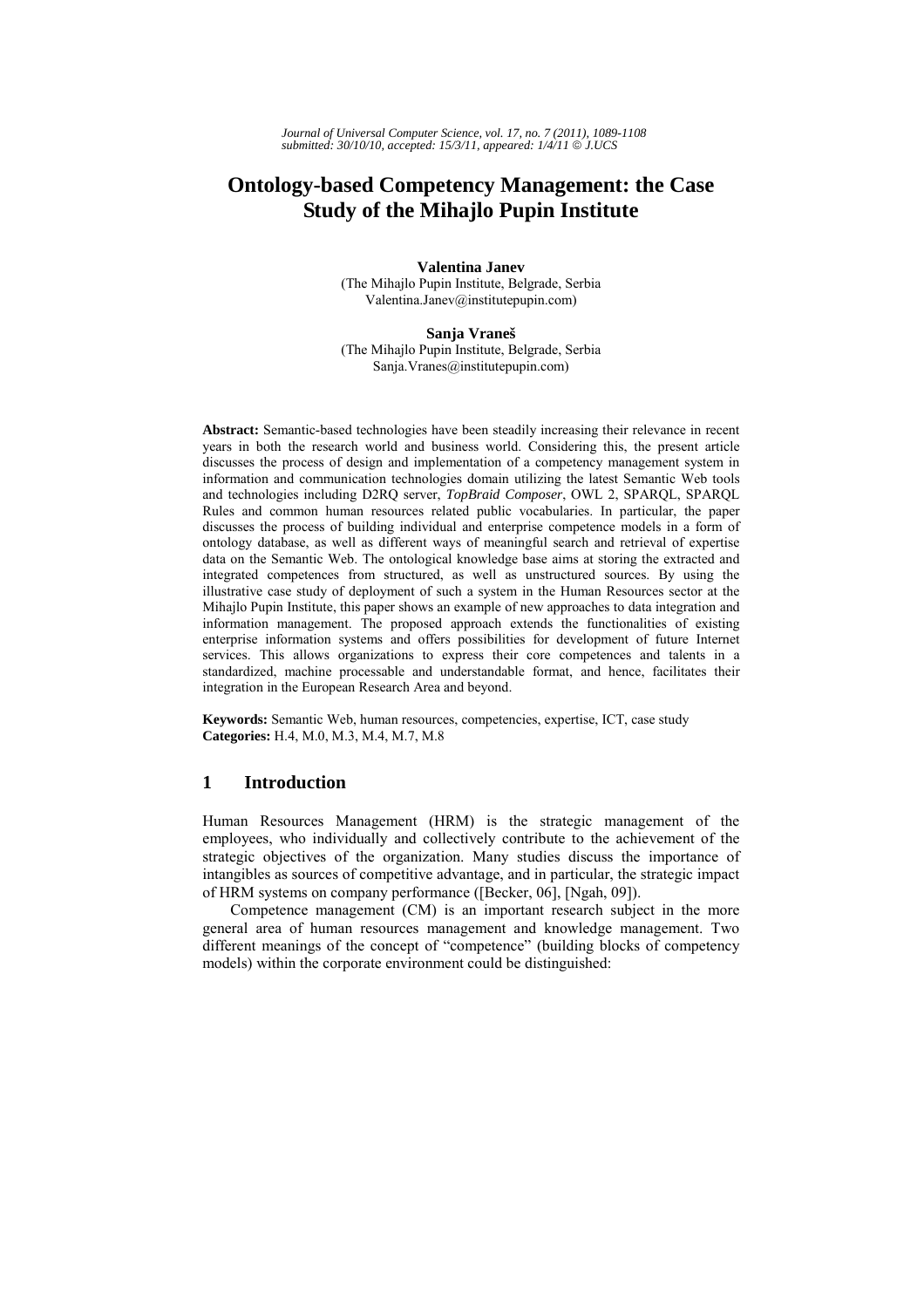- *Expert competences* are specific, identifiable, definable, and measurable knowledge, skills, abilities and/or other deployment-related characteristics (e.g. attitude, behaviour, physical ability) which a human resource may possess and which is necessary for, or material to, the performance of an activity within a specific business context. Competence modelling is thus a process of determining the set of competencies that are required for excellent performance in a particular role [Ennis, 08].
- *Organizational core competencies* are aggregates of capabilities, where synergy is created that has sustainable value and broad applicability for an organization [Lahti, 99]. Defining competency models for an organization and performing skills gap analysis which provides essential data for the undertaking of a range of training and development and performance improvement activities is known as *Competency management*.

Competency analysis within an enterprise aims at identifying the knowledge and skills on individual level required to perform the organization's business activities so that they may be developed to fit the requests of work life reality. Depending on the adopted approach to competence management, different individual competence models can be developed, e.g. job, functional, core, or leadership competency models. Core competency models identify the critical skills, knowledge, and abilities that are required for success for all individuals in a particular organization. This creates a common language and an agreed upon standard of performance among employees. Job competency models describe the behaviours, knowledge, and skills required for exceptional performance for any particular job. As a result, individuals and their managers can evaluate performance against an observable standard.

This paper aims at introducing an approach to competence management based on the latest developments (tools and technologies) in the Semantic Web (SW) field, as well as presenting the results of extraction of information and communication technologies (ICT) competences from the existing structured and unstructured sources and their formal representation as OWL models. The approach has been implemented in a real knowledge-intensive establishment i.e. the "Mihajlo Pupin" Institute from Belgrade (MPI), Serbia. The paper is organized as follows. First, Section 2 gives an overview of the research subject and the European Union (EU) policy and introduces a research and engineering methodology to competency management in modern organizations. Next, Sections 3 and Section 4 explain the expertise modelling process in the "Mihajlo Pupin" Institute case study and show how the ontology database has been designed and populated by integrating competences from structured and unstructured sources. Section 5 illustrates several examples of utilizing the implemented system for semantic expertise search and retrieval. Finally, lessons learned are discuses from methodological and implementation viewpoint.

### **2 Research overview**

This Section gives an overview of the research scope, the relevant EU policies, and the overall research and engineering methodology.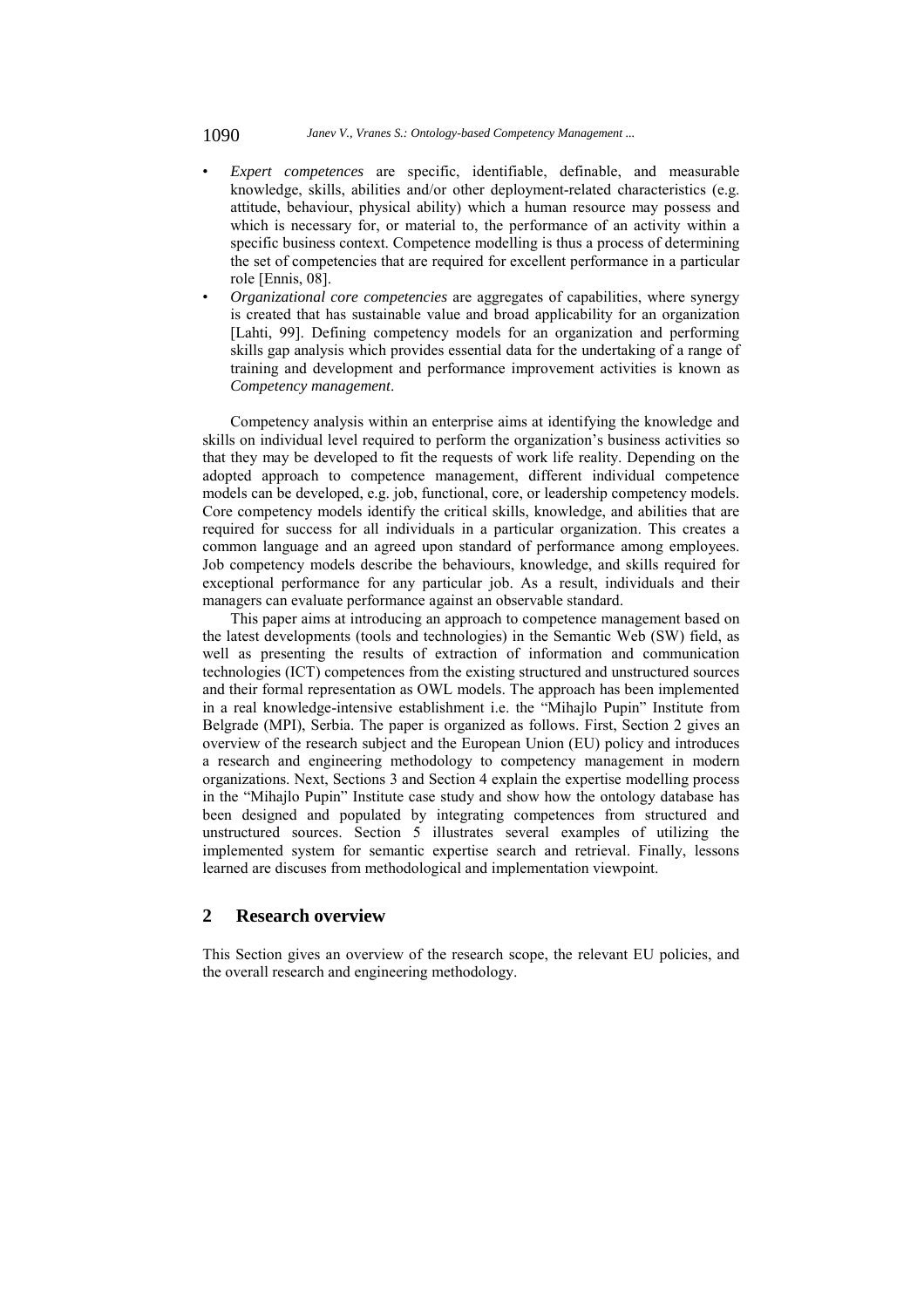#### **2.1 Competency Management Challenges in Modern ICT Organizations**

Business processes in modern establishments extend across organizations and national boundaries and invoke challenges such as inter-enterprise cooperation, interoperability and integration, migration and heterogeneity management. Furthermore, resources including enterprise information systems are more often distributed over multiple sites, thus requiring utilization of different technologies and approaches for data/document access and retrieval.

There are certain human resource management issues that are particular for the global enterprise. The key issues involve:

- maintaining flexible organizational structure where human resources are shared by different departments, processes and projects;
- applying different staffing policies e.g. selecting and retaining talented employee, training and development whilst encouraging employees to be innovative and creative;
- improving expertise transparency through introducing standardized competency models and common legal frameworks and qualification systems.

#### **2.2 Overview of EU Policies Relevant for Competency Management in ICT Sector**

EU policy including the Bologna Process, the European Research Area initiative and the European Qualifications Framework underlines the importance of the transferability and comparability of competences, skills and qualifications within Europe.

The overarching aim of the Bologna Process http://www.ond.vlaanderen.be/ hogeronderwijs/Bologna/) is to create a European Higher Education Area (EHEA, http://ec.europa.eu/research/era/) based on international cooperation and academic exchange that is attractive to European students and staff as well as to students and staff from other parts of the world. The Bologna Process is named after the *Bologna Declaration*, which was signed in the Italian city of Bologna on 19 June 1999 by ministers in charge of higher education from 29 European countries. Today, the Process unites 47 countries - all party to the *European Cultural Convention* and committed to the goals of the European Higher Education Area.

The European Qualifications Framework (EQF) is an important instrument in achieving comparability and transparency within the higher education systems. It acts as a translation device to make national qualifications more readable across Europe, promoting workers' and learners' mobility between countries and facilitating their lifelong learning. Agreed upon by the European institutions in 2008, the EQF is being put in practice across Europe. It encourages countries to relate their national qualifications systems to the EQF so that all new qualifications issued from 2012 carry a reference to an appropriate EQF level. An EQF national coordination point has been designated for this purpose in each country.

The ICT sector is one of the fastest growing industries in many developed countries and, as such, one of the important sectors contributing to the countries' economical growth. Taking this into consideration, the European Commission and the Council of Ministers supported the development of the European e-Competence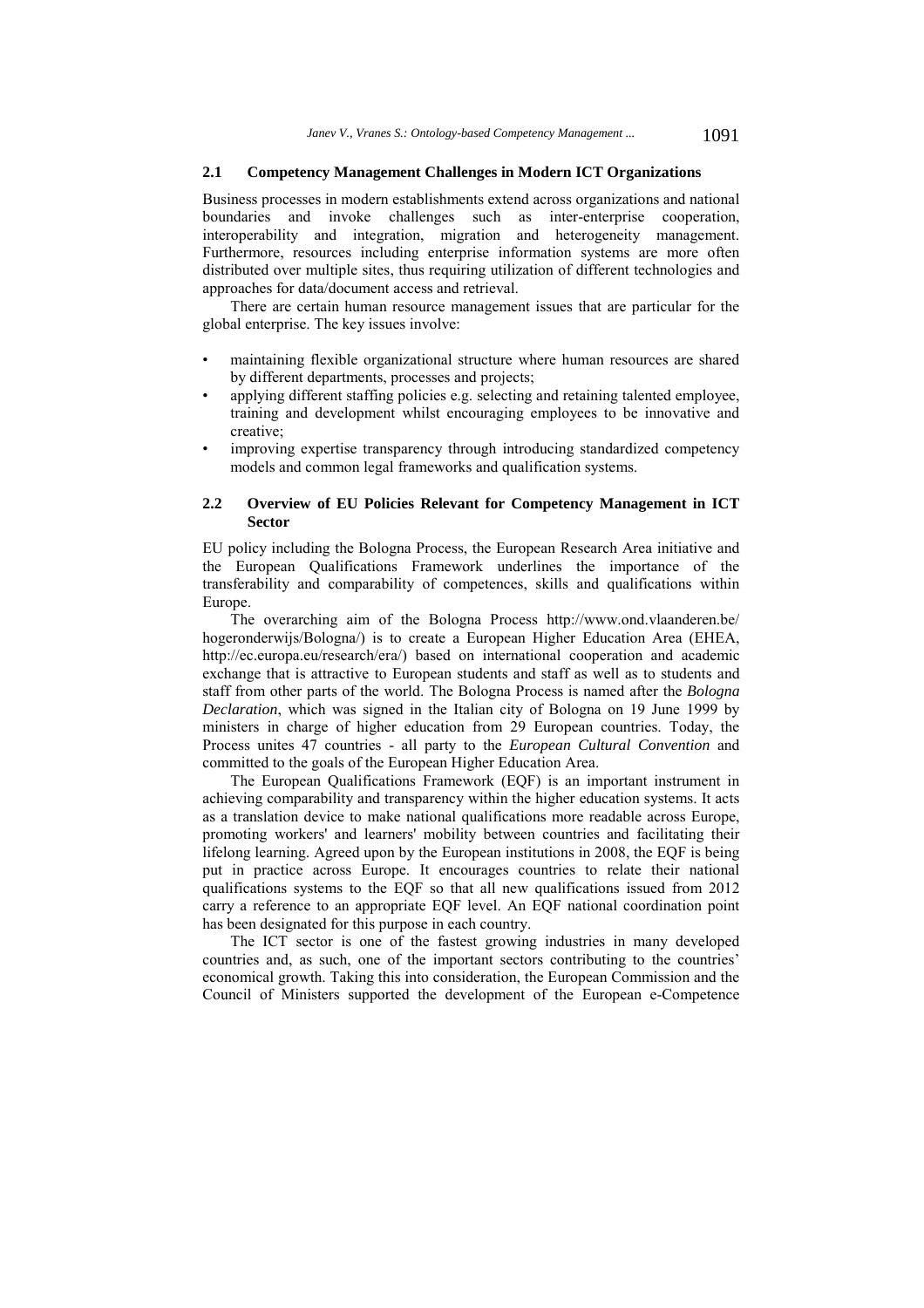1092 *Janev V., Vranes S.: Ontology-based Competency Management ...*

Framework (e-CF, http://www.ecompetences.eu/) as a reference framework of 32 ICT competences that can be used and understood by ICT user and supply companies, the public sector, educational and social partners across Europe. The 32 competences are classified according to main ICT business areas and link directly to the European Qualifications Framework. This provides a European basis for internationally efficient personnel planning and development.

### **2.3 Research and Engineering Methodology**

This research aimed at:

- improving the transferability and comparability of competences, skills and qualifications in ICT organizations; and
- expressing the core competences and talents in a standardized, machine processable and understandable format.

|             | Phase #1                                                                                                                 | Phase #2                                                                                                                                                                                                      |  |  |  |
|-------------|--------------------------------------------------------------------------------------------------------------------------|---------------------------------------------------------------------------------------------------------------------------------------------------------------------------------------------------------------|--|--|--|
| Research    | Study of KM<br>technologies<br>Study of KM<br><i>infrastructures</i><br>Classical approaches to<br>knowledge integration | <b>SW</b><br>Assessment of<br>tools<br>and<br>technologies<br>Survey of CM<br>related<br>public<br>vocabularies<br>Study of SW methodologies                                                                  |  |  |  |
| Development | HCM knowledge pool<br>Document repository                                                                                | Establishment of<br>modular<br>a -<br>ontological knowledge base<br>Validation of the ontology model<br>Validation of the expertise extraction<br>process<br>Validation of the expertise retrieval<br>process |  |  |  |

*Table 1: The overall research and engineering methodology* 

The proposed research and engineering methodology can be chronologically divided into two phases (see Table 1). The first phase is devoted to the study of knowledge management technologies and classical approaches to knowledge integration, as well as to establishment of central human resources knowledge pools in a form of a database and a document repository. The goal of the second phase is to utilize advanced IT tools and technologies for more objectively extraction of skills and competencies and establishment of web repository where qualifications, skills and competences are expressed in a standardized, machine processable and understandable format. Using an illustrative case study of a concrete ICT researchintensive establishment, the Mihajlo Pupin Institute, this paper presents the activities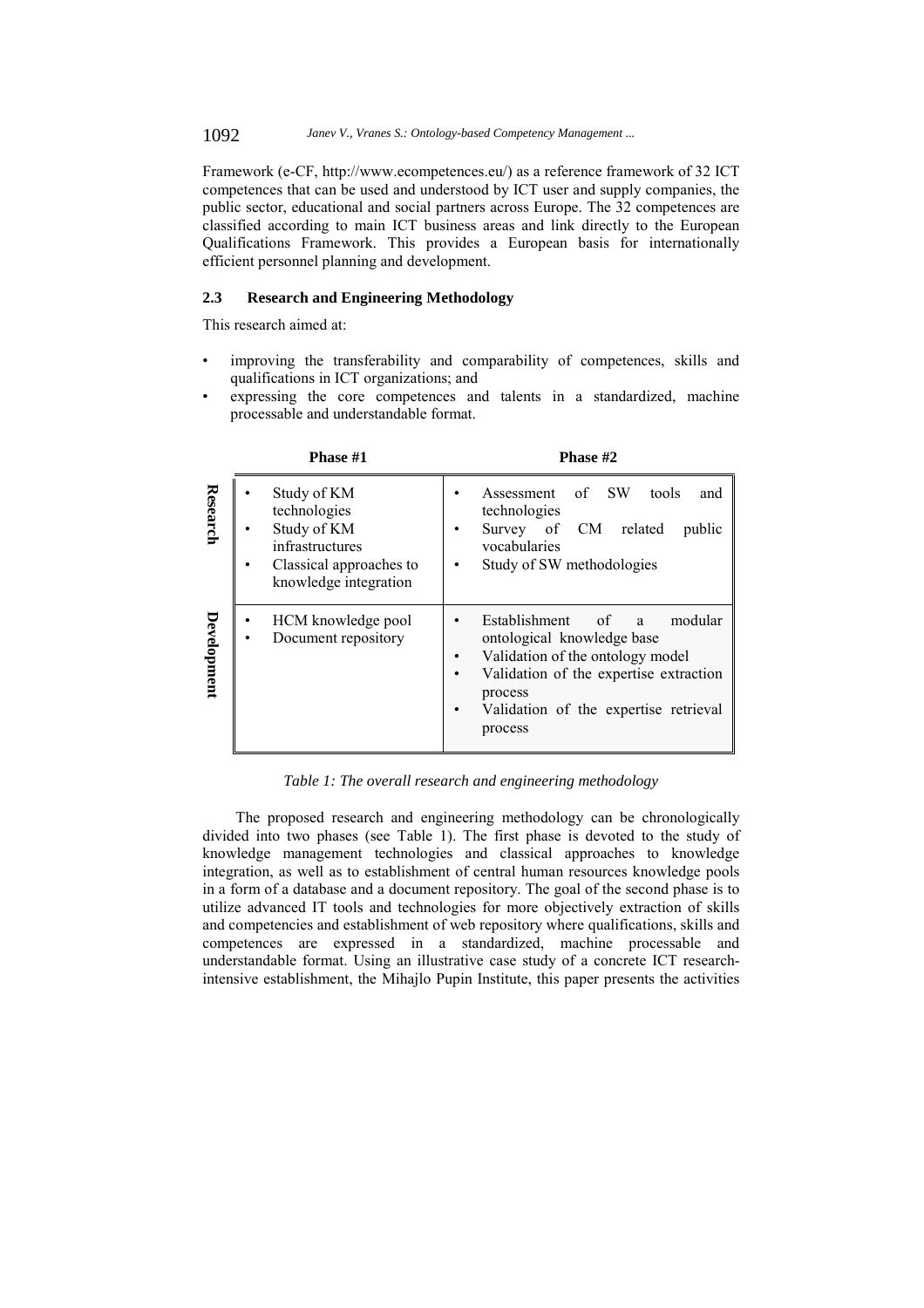involved in the development stage of the second phase (Phase #2). More information about the overall research can be found in [Janev, 08], [Janev, 09] and [Janev, 10].

#### **2.4 Ontology Engineering**

Ontology engineering is a field in information science, which studies the methods and methodologies for building ontologies (formal representations of a set of concepts within a domain and the relationships between those concepts). Ontology engineering provides standards and structures that allow information to be described in a way that captures *what it is*, *what it means* and *what it's related to* - all in a machine-readable form. This enables machines as well as people to understand, share and reason with them at the execution time and offers new possibilities for enterprise systems to be networked in meaningful ways. Ontologies form the backbone of the Semantic Web.

European Union, through its chief instruments for funding research (FP5 - The Fifth, FP6 – The Sixth and FP7 – The Seventh Framework Programs), has financed several projects that focused on ontology-based competence management. As a result of these projects, several prototype systems have been developed [Bizer, 05], [Draganidis, 06] and few ontologies were made publicly available. Schmidt and Kunzmann [Schmidt, 06] developed the Professional Learning Ontology that formalizes competencies as a bridge between human resource development, competence and knowledge management as well as technology-enhanced learning. In [Bizer, 05], Bizer, et all., developed a Human Resources ontology, an e-recruitment prototype and argued that using Semantic Web technologies in the domain of online recruitment could substantially increase market transparency, lower the transaction costs for employers, and change the business models of the intermediaries involved. Furthermore, the research work in the competence management domain in the last decade had a positive impact on several European Public Employment Services [Müller-Riedlhuber, 09]. Some of them have already introduced (e.g. Germany, Norway) or are at the moment working on improvements of their matching (vacancies and job seekers) processes by shifting more emphasis to competences.

### **3 Expertise Modelling in the Mihajlo Pupin Institute Case Study**

The Mihajlo Pupin Institute is a leading Serbian R&D institution in information and communication technologies, as well as the biggest and the oldest ICT R&D Institute in the whole Southeastern Europe. MPI performs applied research with the outcomes directly applicable in industry. In order to achieve better utilization of scientific competence / experience and efficient knowledge transfer from academia to industry, human resources are shared by different departments, processes and projects. Managing human resources in such an R&D environment thus demands planning and tracking professional career of employees and efficient management of knowledge about employees.

Motivated by the need to express the information and communication technologies' competences of the MPI researchers and the MPI organizational units in a machine processable format by using standards and classifications that will allow interoperability of data in the EU research and business space, we adopted an ontology-based approach to expertise profiling and retrieval [Janev, 10].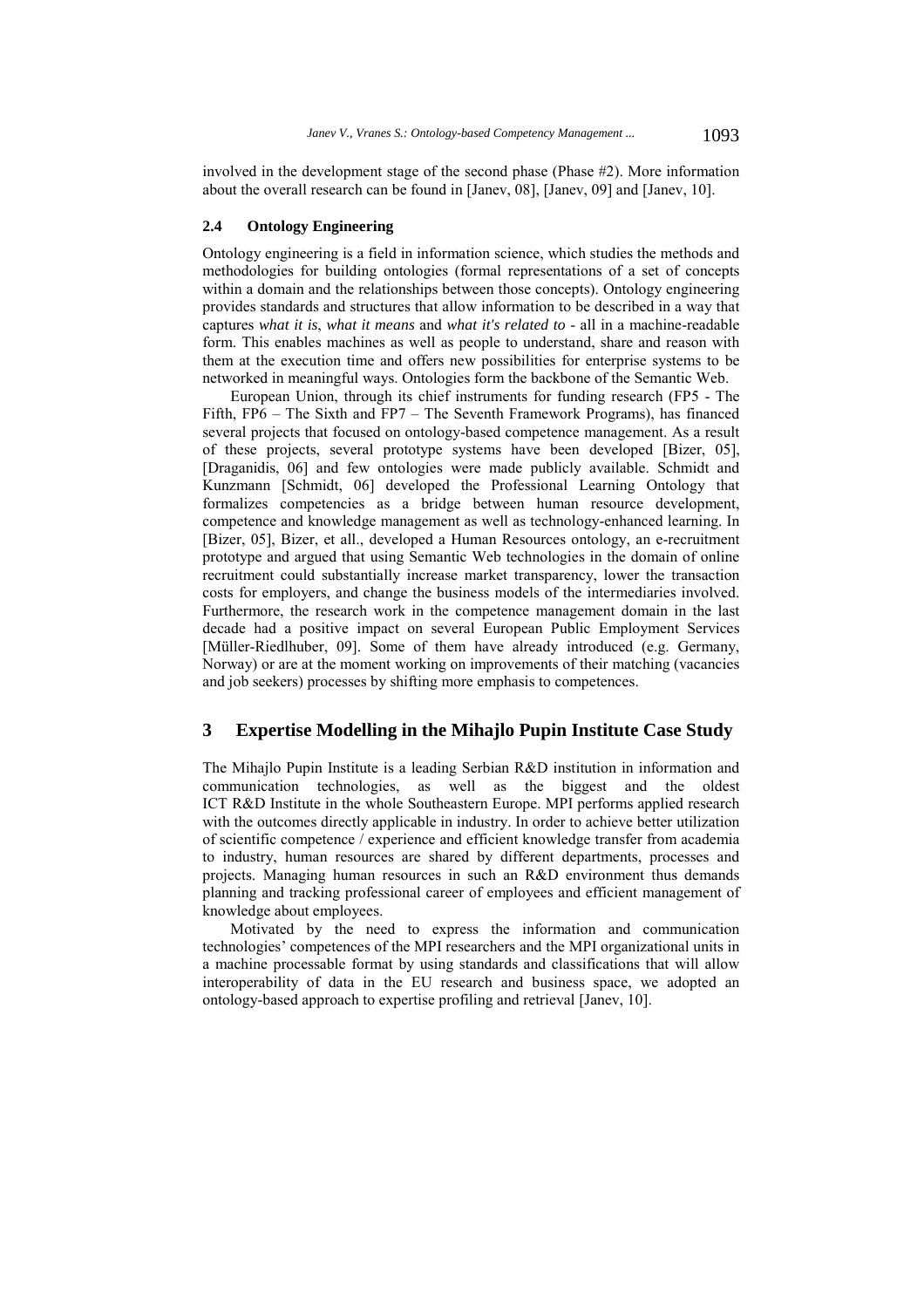#### **3.1 Who is an Expert?**

There are large differences in the quality of performance of different people on different tasks or in different domains. We can think of this difference as a scale of expertise. Therefore, an expert is someone who is very talented in a specific domain, has a lot of experience, has a very extensive repertoire of knowledge but also knows his or her limits, has good or even excellent skills in his or her domain, delivers quality work and quickly and purposefully finds a solution to a problem or designs and delivers a product that meets the requirements [Boshuizen, 03].

Becoming an expert in any domain requires experience and effort. Expertise development is a process where novices intended to become experts have to learn some knowledge and skill from scratch, need to be developed some skills more highly, learn to apply skills in the right places, and integrate them to the new task. We will refer to the expert's ability to perform within a domain/context at different levels of proficiency as "competence".



*Figure 1: UML analysis model of a business object "Expert"* 

### **3.2 Development of Job Competency Models at the Mihajlo Pupin Institute**

Using the "Mihajlo Pupin" case study, we can illustrate the career development paths of the higher educated employees as is presented in Figure 2. Nodes represent different employment positions, while the arcs show the possible development paths. Building a competency model means identification of the competencies employees need to develop in order to improve performance in their current job or to prepare for other jobs via promotion or transfer. The model can also be useful in a skill gap analysis, the comparison between available and needed competencies of individuals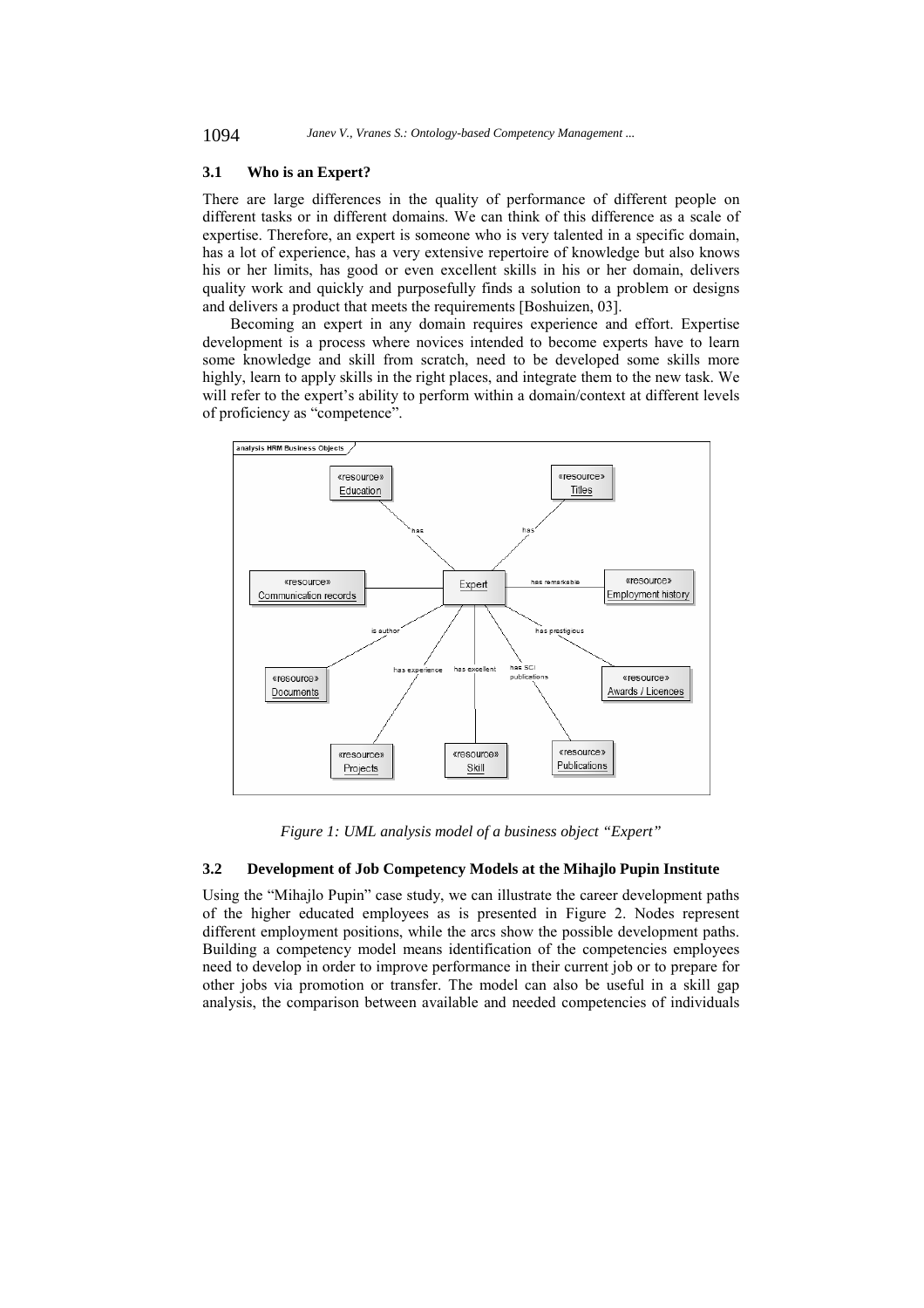or organizations. Important variables to be considered during the development of a competency model are the use of skill dictionaries, or the creation of customized ones.



*Figure 2: Career development paths* 

We can distinguish three different job profile types: R&D job profiles, managerial job profiles and engineering job profiles. For example, a competency model for a "Senior Research Associate" might include competencies such as analytical approach to work, excellent problem-solving skills, technical competence and experience, good organizational skills, independence and objectivity, ability to communicate, attention to detail, project-management skills, ability to distinguish between the strategically important and the trivial, negotiation. Non-exhaustive lists of competences for few job positions are presented in Table 2.

#### **3.3 Competency Management in ICT Domain**

*Information and Communication Technology* field includes the following subdisciplines: computer science, information systems, computer engineering, software engineering and information technology. The Association for Computer Machinery, the world's largest educational and scientific computing society (see http://www.acm.org/) and the IEEE Computer Society, an organizational unit of the Institute of Electrical and Electronics Engineers (see http://www.computer.org/) have taken a leading role in providing support for higher education in ICT in various ways, including the formulation of curriculum guidelines and defining competences i.e. capabilities and knowledge expected for ICT graduate. According to the ACM highlevel categorization of Information Systems graduate exit characteristics, for example, the future ICT professionals, scientists, and engineers, should have technology knowledge in the following domains: *Application Development*, *Internet Systems Architecture and Development*, *Database Design and Administration*, *Systems Infrastructure and Integration,* and *IS development* (*Systems Analysis and Design, Business Process Design, Systems Implementation, IS Project Management*)*. Internet Systems Architecture and Development*, for example, includes Web page development, Web architecture design and development, design and development of multi-tiered architectures and experience with Web programming languages such as Java, PHP, Pyton, HTML, RDF, etc.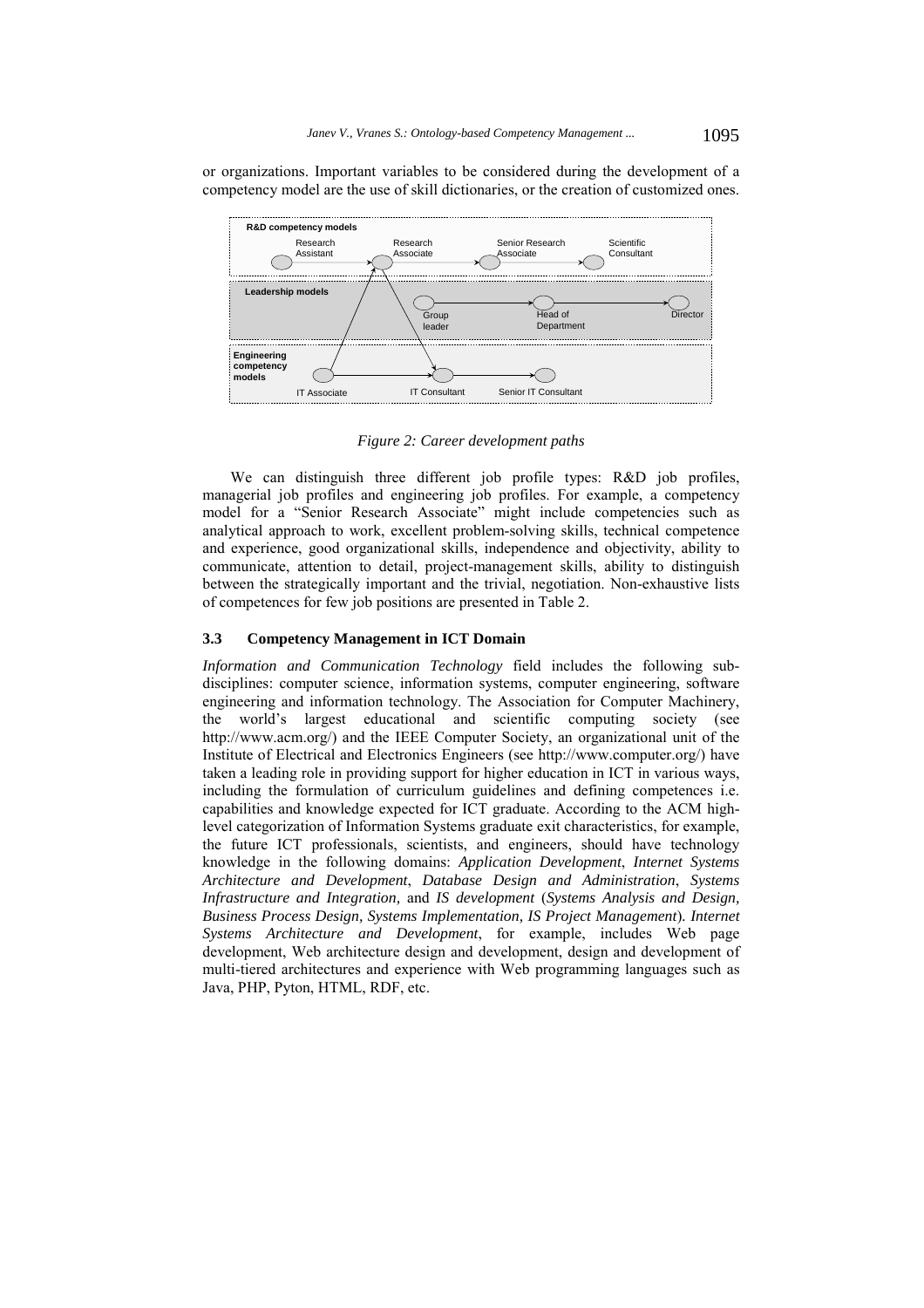| Job profile           | <b>Degree</b> | <b>Competences</b>                                      |  |  |
|-----------------------|---------------|---------------------------------------------------------|--|--|
|                       |               | technical skills, motivation, conducts research under   |  |  |
| $B.$ Sc /<br>Research |               | the supervision of a principal investigator, ability to |  |  |
| Assistant             | B.EE          | communicate                                             |  |  |
|                       |               | analytical approach to work, excellent problem-         |  |  |
|                       |               | solving skills, interpersonal skills, communication     |  |  |
|                       |               | skills, ability to absorb, complex technical            |  |  |
|                       |               | information and pass this on clearly, stamina to meet   |  |  |
|                       |               | deadlines, ability to work under pressure, project-     |  |  |
|                       | B.Sc/         | management skills, detailed technical knowledge,        |  |  |
| <b>IT Consultant</b>  | <b>B.EE</b>   | motivation.                                             |  |  |
|                       |               | academic excellence in a specific scientific field,     |  |  |
|                       |               | technical competence and<br>experience,<br>good         |  |  |
|                       |               | skills, good organisational<br>skills,<br>deductive     |  |  |
|                       |               | objectivity,<br>and<br>excellent<br>independence        |  |  |
|                       |               | communication<br>skills,<br>attention<br>detail.<br>to  |  |  |
| Scientific            |               | accountability, project-management skills               |  |  |
| Consultant            | <b>PhD</b>    | tact and diplomacy, negotiation and decision-making     |  |  |
|                       |               | business and finance skills (knowledge of general       |  |  |
|                       |               | business conditions and functions, knowledge of         |  |  |
|                       |               | domestic/international trade relations), ability to     |  |  |
|                       |               | create and provide strategic/tactical/operational       |  |  |
|                       |               | plans, management of human resources from an            |  |  |
| General               |               | organizational perspective, excellent communication     |  |  |
| Director              | PhD           | skills, negotiation and decision-making                 |  |  |

#### *Table 2: A subset of identified "competences" for different job profiles in ICT domain*

Except technical knowledge ICT professionals, scientists, and engineers should be capable of analytical and critical thinking and have soft skills (*Interpersonal, Communication,* and *Team Skills*). Soft skills, sometimes known as "people skills", are personal attributes that enhance an individual's interactions, job performance and career prospects. Companies value soft skills because research suggests and experience shows that they can be just as important an indicator of job performance as hard skills.

ICT graduates should be also familiar with business fundamentals (*Business Models, Functional Business Areas, Evaluation of Business Performance*). Based on this, ICT professionals develop management skills and leading abilities. Management skills include skills for problem solving, goals setting, organizing, and realization of decisions and enforcement of measures, performing control and evaluating results, costs planning, delegating and constant improvement. Leading abilities are skills for clear mediating of information, interpersonal conversation, notifying, activating energy, creating possibilities, motivational leading, conflicts solving, stimulating coworkers, mutual cooperation, positive treatment with others, and other. In general, we can depict the skills of ICT expert/professional as is presented in Figure 3.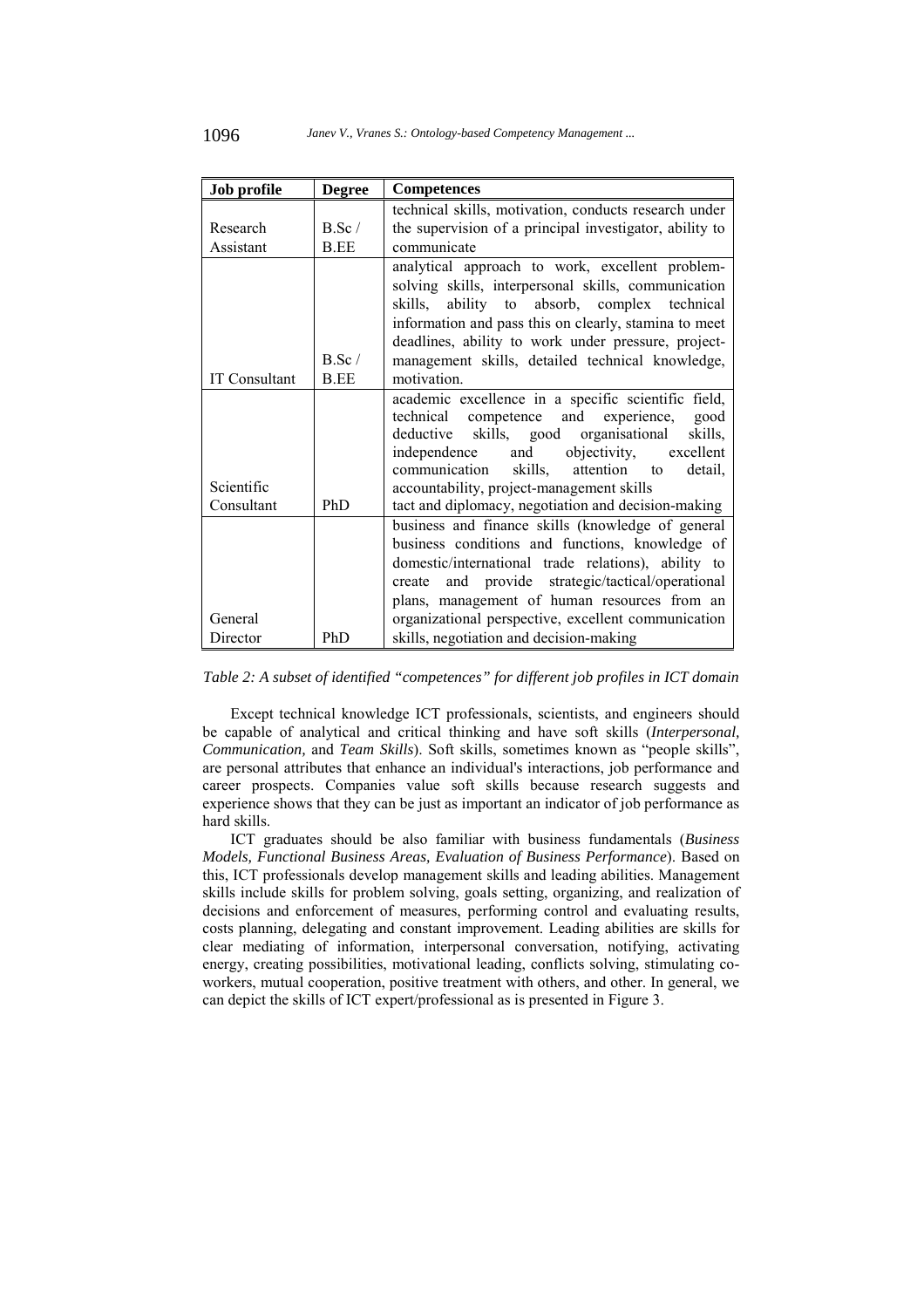

*Figure 3: UML representation of competence-related business objects* 

### **4 Building Expert Profiles Models in OWL format**

This Section describes the process of building an ontological knowledge base for the purpose of establishing a repository of job competency models and storing the expert profiles in a machine processable format.

#### **4.1 Semantic Web Tools and Technologies**

SW technologies form the basic building blocks of the SW—that is, the "extension of the current Web in which information is given the well-defined meaning, better enabling computers and people to work in cooperation" [Berners-Lee, 01]. Alternatively, we can say that SW technologies enable explicit, unambiguous, and shared definitions of domain terms and relations (for humans and machines to interpret) as well as a global system for identification and reuse.

The emerging Semantic Web technologies foster new trends in the design and implementation of the enterprise knowledge management systems [Gliozzo, 07]. As a result, contemporary knowledge management systems are based on open standards (JEE, XML, XSLT), as well as on semantic technologies RDF/RDFS, WSDL, OWL, etc.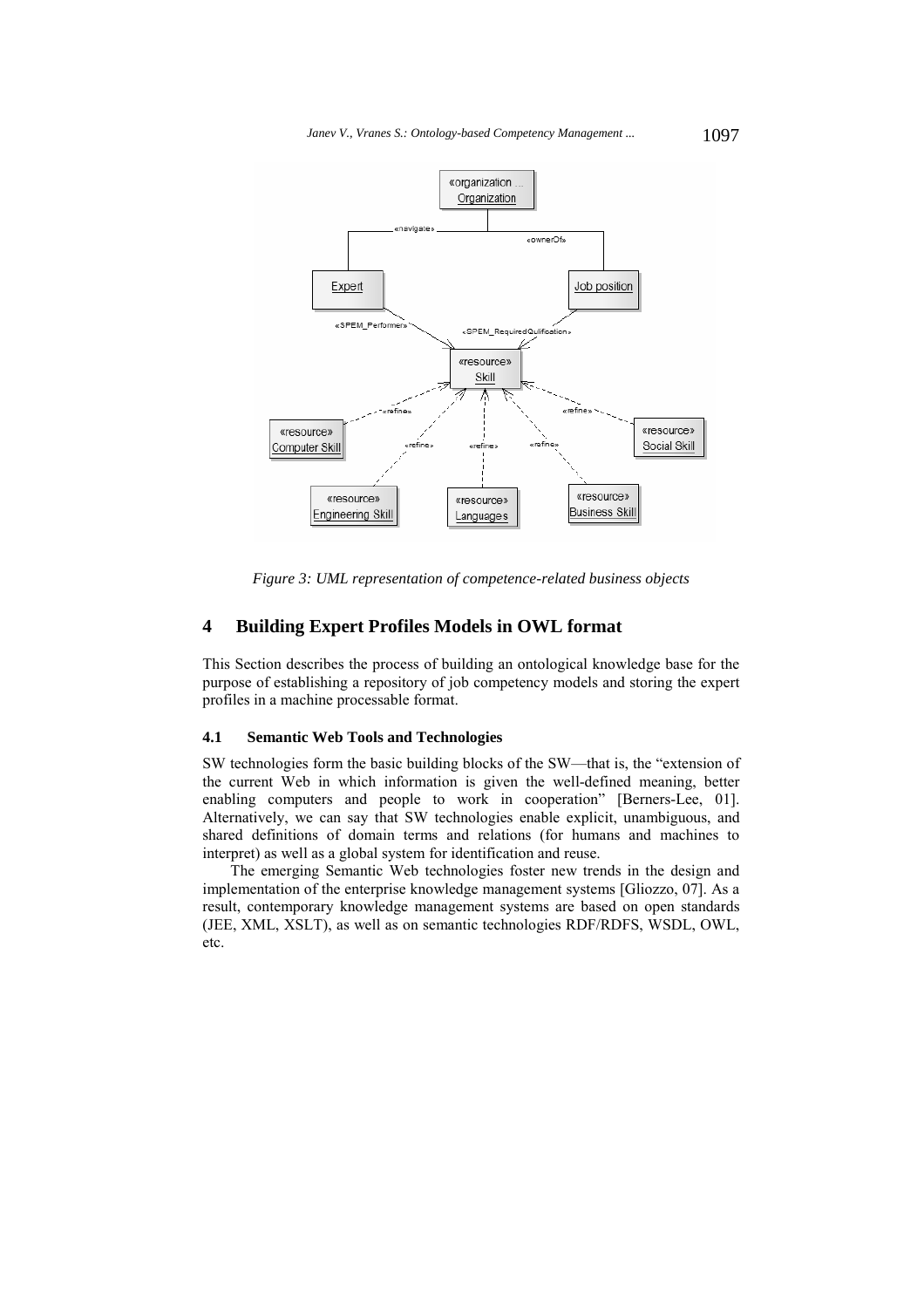### **4.2 The Modular Structure of the MPI Ontological Base**

Modularity is an important Software Engineering principle. It is a practical application of the principle of "Separation of Concerns" by dividing a complex system into simpler and more manageable modules e.g. see Figure 4. Modularization can take place in two ways: composition or decomposition. The "Composition" is a bottom-up approach that takes modules and puts them together to form a larger system, while the "Decomposition" is an alternative approach that take a complete system and decompose it into its modules in top-down manner.



*Figure 4: The modular structure of the MPI ontological base* 

In order to ensure semantic integration and interoperability, one of the basic principles in ontology engineering is to use terms from existing public ontologies and taxonomies (see http://www.w3.org/2001/sw/BestPractices/OEP/SemInt/). Instead of proposing a new ontology for tackling the challenges of the semantic expert finding we rather suggest a framework of the existing vocabularies which shall be fruitfully combined. Table 3 lists the ontologies that are relevant for building an expertise finding system. In this way, the MPI core concepts are related to public vocabularies. Concepts and properties specific to the case study e.g. quantification of the research results in accordance to the standards of the Serbian Ministry of Science and Technological Development [SMSTD, 08], can be modeled with additional vocabularies.

#### **4.3 Reusing Existing Ontologies and Taxonomies for Ontology Design**

The main "components" of the MPI ontology, for example, are defined as subclasses of the public concepts (*foaf:Person*, *foaf:Organisation*, *foaf:Document*, *foaf:PersonalProfileDocument*, *doac:Education*, *doac:Skill*, *doac:Experience, bibtex: Entry*), while links/relations between the components are defined as subproperties of *foaf:interest*, *foaf:made/maker*, *foaf:topic*, *foaf:topic\_interest*, *foaf:primaryTopic*, *foaf:homepage*, etc. Additional classes and properties specific to the MPI were defined manually with elements from the RDF Schema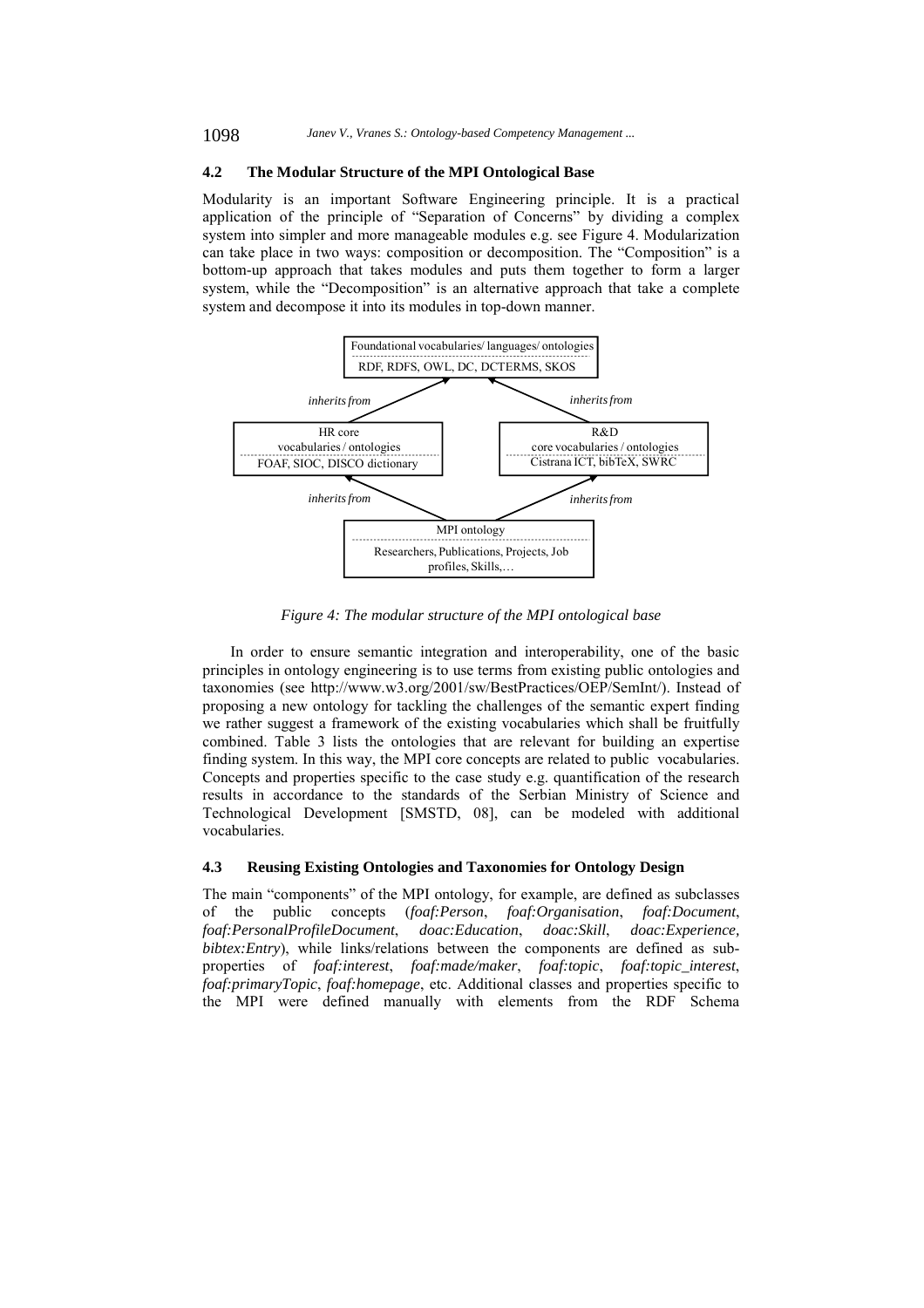(www.w3.org/TR/rdf-schema/) or defined automatically in bottom-up manner via the import facilities of the *TopBraid Composer* engineering environment. As a result, the ontological database is a set of interlinking public ontologies and in-house ontologies in RDF/OWL format. As MPI ontology serves to describe the scientific competences of the MPI employees in different ICT domains, we adopted the CISTRANA Information Society Technologies taxonomy of European Research Areas (IST ERA, http://www.kooperation-international.de/eu/themes/info/detail/data/2962/ ?PHPSESSID=c332).

| Prefix: | Namespace URI (http://):           | Ontology describes:               |
|---------|------------------------------------|-----------------------------------|
| foaf    | xmlns.com/foaf/0.1/                | People and relationships          |
| owl     | www.w3.org/2002/07/owl#            | The Web Ontology Language         |
| rdfs    | www.w3.org/2000/01/rdf-            | RDF vocabulary description        |
|         | schema#                            | language                          |
| dc      | purl.org/dc/elements/1.1/          | Dublin Core standard              |
| doac    | http://ramonantonio.net/doac/0.1/# | The career of a professional      |
| sioc    | rdfs.org/sioc/ns#                  | Information in online communities |
| sioct   | rdfs.org/sioc/types#               | SIOC ontology types               |
| skos    | www.w3.org/2004/02/skos/core#      | Taxonomies and other              |
|         |                                    | vocabularies                      |
| bibtex  | purl.org/net/nknouf/ns/bibtex#     | Bibliographic data                |
|         | zeitkunst.org/bibtex/0.1/          |                                   |

*Table 3: Commonly used ontologies* 

### **4.4 The Ontology Engineering Environment**

The ontological knowledge base was designed and built using the *TopBraid Composer,* an enterprise-class modelling environment for building semantic applications (see the *TopQuadrant*'s Web site at http://www.topquadrant.com/). The tool provides powerful *Input facilities* (see Figure 5) that enables us to integrate diverse knowledge sources (e.g. the HRM system, the enterprise document management system, RDF models of the identified ICT competences from unstructured sources, etc). It supports many inference engines that can run alone or in a sequence. The latest version of *TopBraid Composer* has introduced the SPARQL SPIN rule language (http://spinrdf.org/) that we have used to define constraints and inference rules on Semantic Web models. Using the *TopBraid Suite Export facilities*  we have merged, converted and exported the expertise data to RDF graphs and thus prepared the data for exploitation with other client applications e.g. with *OntoWiki*  (see http://ontowiki.net/).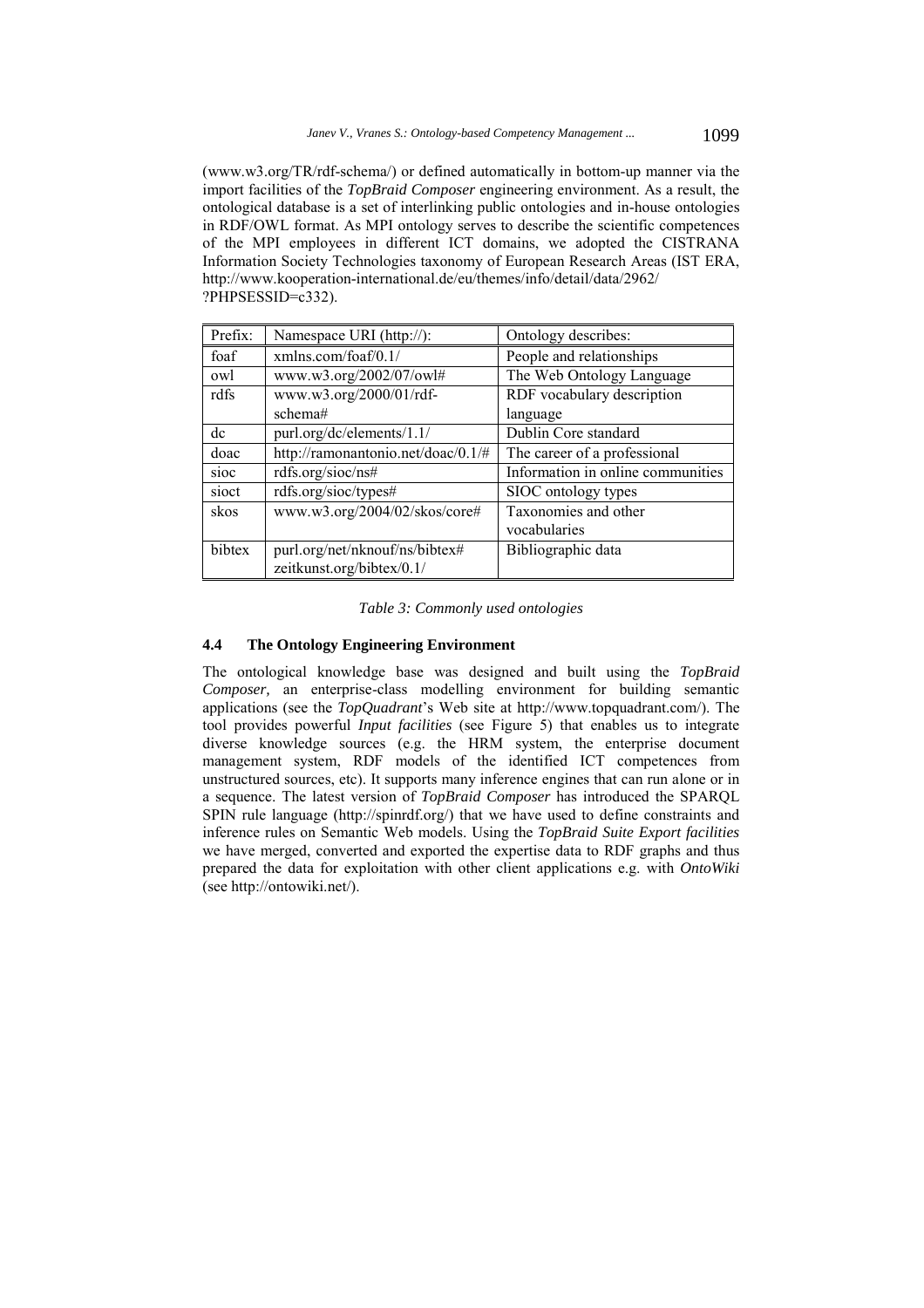

*Figure 5: The TopBraid Composer workspace* 

### **4.5 The Process of Extracting ICT Competences from Structured and Unstructured Sources**

After the ontological knowledge base is designed, the next step is to populate the ontology i.e. import data into the ontology and create instances (see Figure 6). Manually creating of ontologies is a time consuming task. Semantic Web community has delivered many high-quality open-source tools (e.g. the D2RQ server, http://www4.wiwiss.fu-berlin.de/bizer/d2r-server/) that can be used for automatic or semiautomatic ontology population i.e. to convert the facts trapped in the legacy systems or business documents into information understandable both for machines and people. Table 4 summarizes some types of competences that were extracted from structured sources (i.e. from the MPI HRM system) and unstructured sources (i.e. from documents using the MPI Competence Analysis component).

#### **4.6 Ontology Population from Structured Sources (MPI HRM system)**

There are two different ways of using data from structured source in semantic web applications. In human resources domain, for example, the personal data that is often static can be extracted from the legacy system and copied into RDF/OWL format using tools such as the *Protégé DataMaster* extension. The RDF/OWL model can be queried with tools such as the *OntoWiki* (see example bellow). Another way is to use declarative languages and tools such as the D2RQ server for creating mapping files between a relational database schemata and an OWL/RDFS ontology. On top of this, SPARQL CONSTRUCT syntax can be used for transforming the legacy data into OWL concepts and properties. Then, a Java application can query and retrieve relational data as it is a RDF source using the SPARQL protocol or the Jena/Sesame API.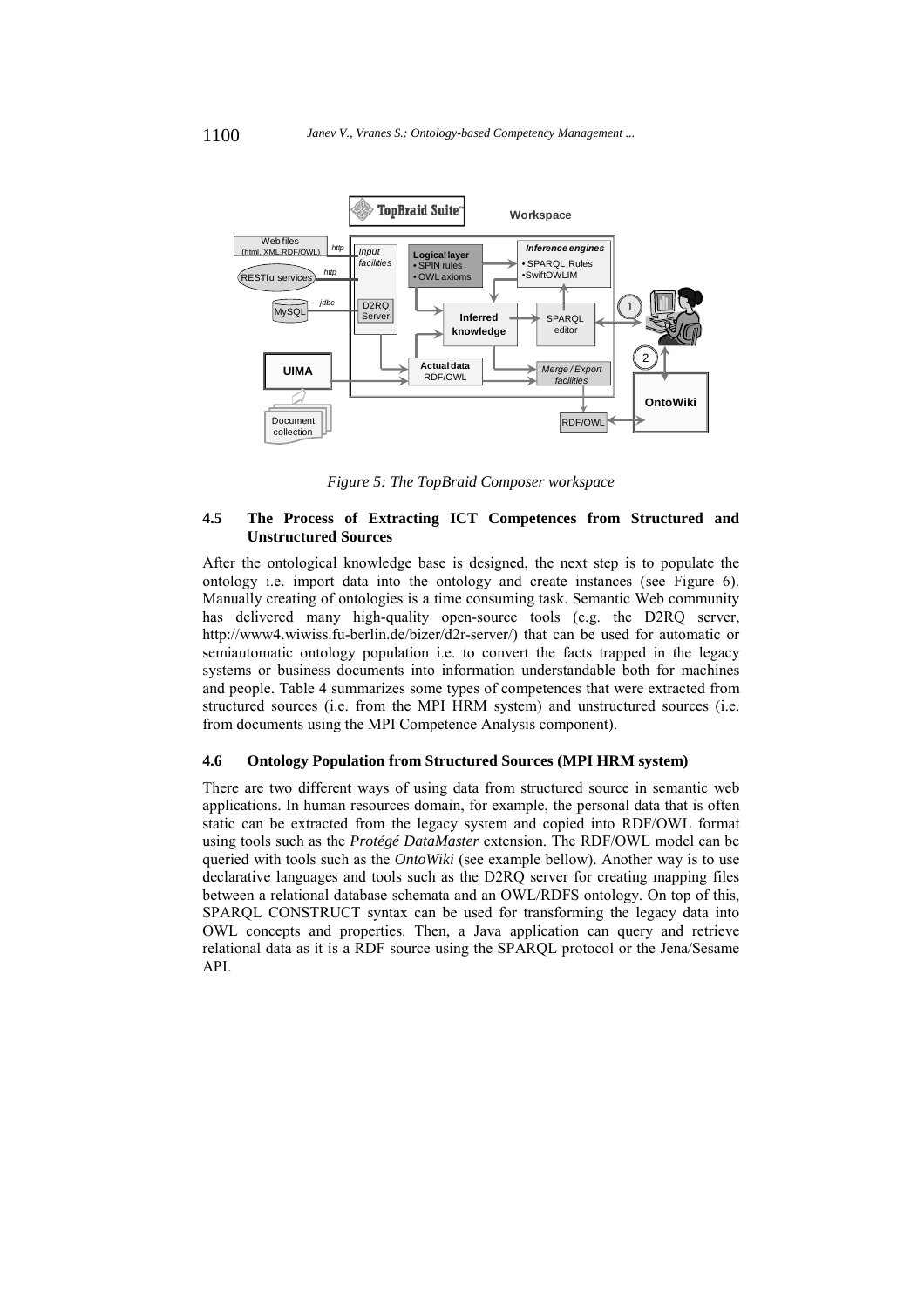

*Figure 6: Populating the ontological knowledge base - Mapping sources to RDF/OWL models* 

#### **4.7 Extracting Expertise Data From Unstructured Sources with MPI CompetenceAnalysis Component**

In March 2009, OASIS, the international open standards consortium (see Organization for the Advancement of Structured Information Standards, http://www.oasis-open.org/) approved UIMA (Unstructured Information Management Architecture, http://incubator.apache.org/uima/) as standard technology for creating text-analysis components. UIMA defines interfaces for a small set of core components that users of the framework provide implementations for. Annotators and Analysis Engines are two of the basic building blocks specified by the architecture.

The *MPI CompetenceAnalysis* component was built upon the UIMA *ConceptMapper* Annotator. The *ConceptMapper* Annotator is a high performance dictionary lookup tool that maps entries in a dictionary onto input documents, producing UIMA annotations. The dictionary of *MPI CompetenceAnalysis* component was built using the ICT taxonomy of European Research Areas. The taxonomy structures the ICT technology areas into four main categories: C1 - Electronics, Microsystems, Nanotechnology; C2 - Information Systems, Software and Hardware; C3 - Media and Content, and C4 - Communication Technology, Networks, and Distributed Systems. In addition, the dictionary contains vocabulary of computer skills that is used for extracting expert experience with *Programming languages, Operating systems, Hardware, WEB technology, SW Solutions, Modeling environments, Development Tools,* etc*.* 

Furthermore, the *MPI Collection Reader* was built because the source documents are coming from different parts of an expert's computer and tokens are mapped accordingly to different concepts. The *MPI CAS Consumer* was built because we wanted to customize the processing made by *ConceptMapper* annotator and prepare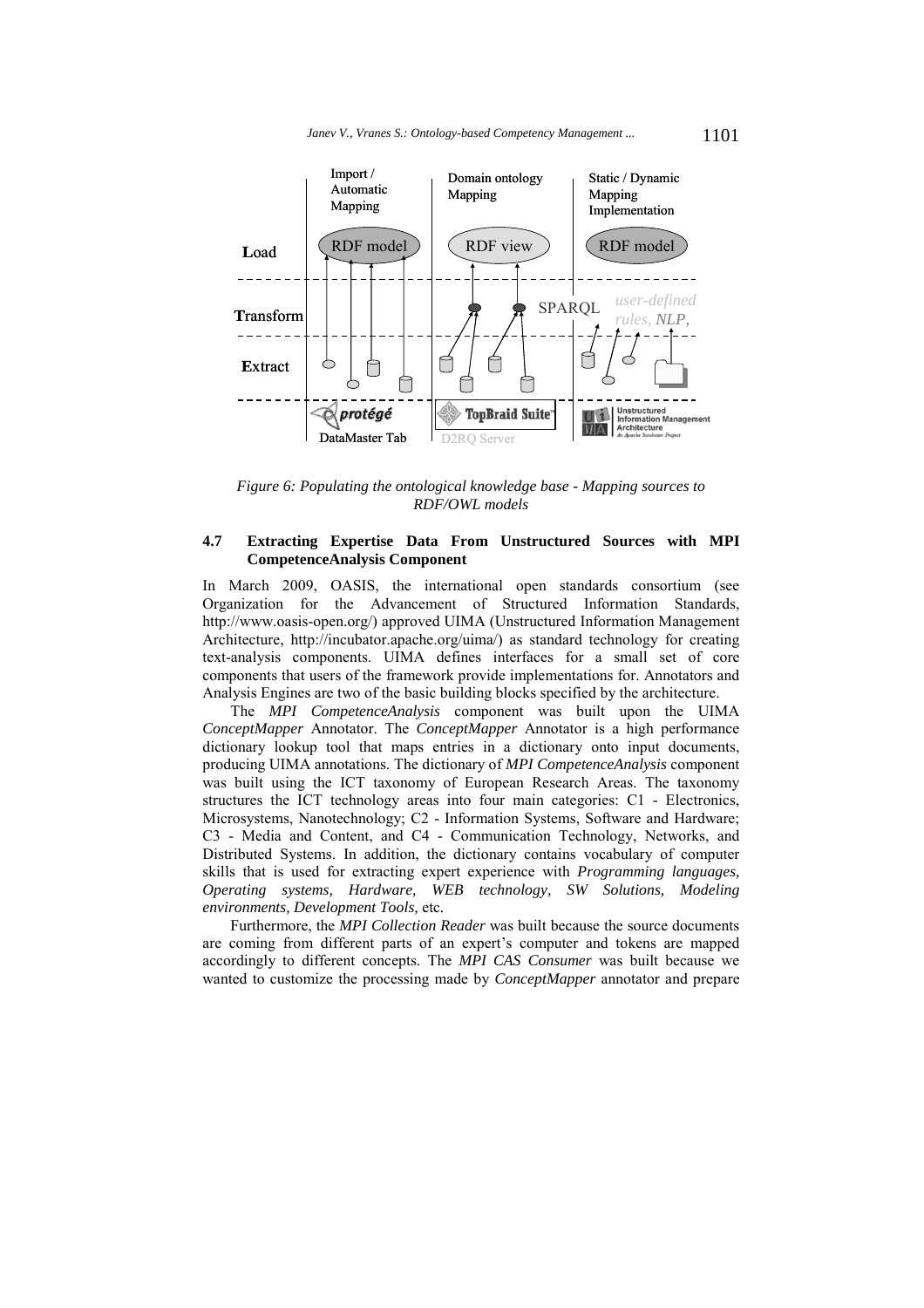1102 *Janev V., Vranes S.: Ontology-based Competency Management ...*

| <b>Sources</b>                                                          | <b>Type of competence</b>                                       | <b>Content</b>                                                                                    |  |  |  |
|-------------------------------------------------------------------------|-----------------------------------------------------------------|---------------------------------------------------------------------------------------------------|--|--|--|
| <i>Structured</i><br>$\overline{\phantom{0}}$                           | ICT main research field<br>A category from a catalog defined by |                                                                                                   |  |  |  |
| SAP HRM system                                                          |                                                                 | Serbian Ministry of Science                                                                       |  |  |  |
| stores self declared                                                    | ICT subfields                                                   | unlimited list of ICT areas                                                                       |  |  |  |
| competences of the                                                      | Key qualifications                                              | Free text in Serbian language                                                                     |  |  |  |
| experts                                                                 | experiences<br>Key<br>responsibilities                          | - Free text in Serbian language                                                                   |  |  |  |
|                                                                         | Foreign languages                                               | Items from a catalog of foreign languages                                                         |  |  |  |
| Unstructured<br>$\overline{a}$<br>documents in doc.<br>.pdf, .txt, etc. | Computer skills                                                 | different<br>competence types<br>are<br>extracted and transformed into structured<br>format       |  |  |  |
|                                                                         | Project Experience                                              | Major ICT fields of project expertise is<br>identified and transformed into structured<br>format  |  |  |  |
|                                                                         | Publications                                                    | An extensive list of topics of interest is<br>extracted and transformed into structured<br>format |  |  |  |

the output results in an OWL format suitable for integration in existing expertise knowledge base.

*Table 4: Integrating competences from structured and unstructured sources* 

Currently the *MPI CompetenceAnalysis* component assumes that the input documents belong to a single person and exports an OWL file whose content looks like:

```
<ict:Person rdf:ID="ID_1526"> 
<Global_ID 
rdf:datatype="http://www.w3.org/2001/XMLSchema#integer">1526</Global_ID> 
<ict:topic_interest_project 
rdf:resource="http://www.institutepupin.com/ict.owl#Semantic_Technologie
s''/>
<ict:topic_interest_reference 
rdf:resource="http://www.institutepupin.com/ict.owl#Imaging_Image_Proces
sing_Pattern_Recognition"/> 
… <ict:useOperatingSystem 
rdf:resource="http://www.institutepupin.com/skills.owl#Windows"/> 
<ict:useDBMS 
rdf:resource="http://www.institutepupin.com/skills.owl#MS_SQL_Server"/> 
<ict:useSoftwareSolution 
rdf:resource="http://www.institutepupin.com/skills.owl#SAP_ERP"/> 
</ict:Person>
```
### **4.8 Using SPIN Rules for Inferring New Knowledge**

The latest version of *TopBraid Composer* has introduced the SPIN rule language (http://spinrdf.org/). SPIN is a collection of RDF vocabularies enabling the use of SPARQL to define constraints and inference rules on Semantic Web models. SPIN also provides meta-modeling capabilities that allow users to define their own SPARQL functions and query templates. These templates are then used to dynamically compute property values even if there are no corresponding triples in the actual model. Indeed, OWL 2 RL rules can be converted into SPIN templates.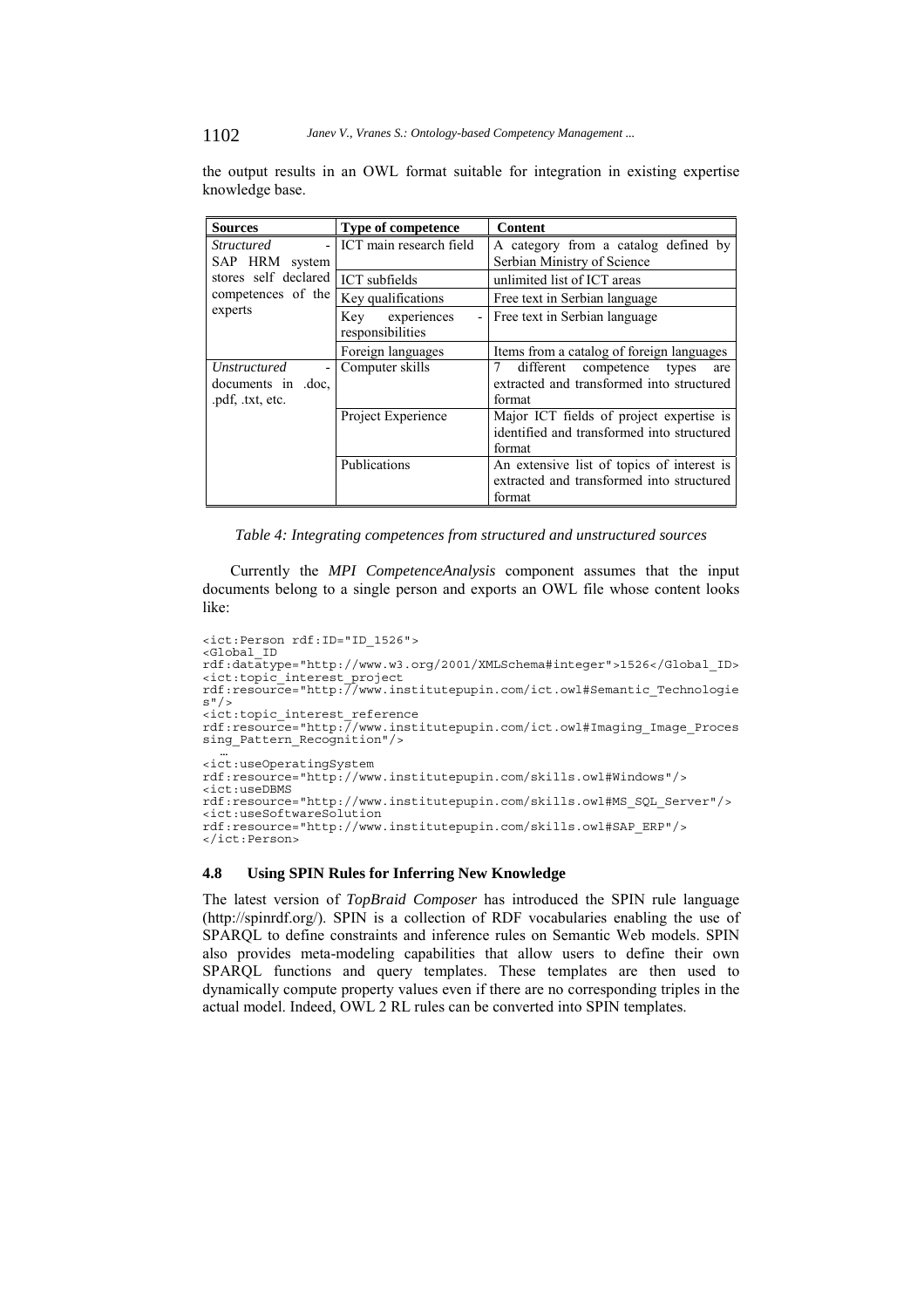Using SPIN, for example, we first defined a class *InferReferenceCategory* as a subclass of the *spin:Templates* class. The aim of this template was to infer the main ICT areas that a person has worked in from evidence of type *Project*. The InferReferenceCategory class has two arguments (predicate and *mpi:hasDomain*) of type *spin:constraint*. Using the defined template, as is presented in Figure 7, we specified a rule of type *spin:rule* for the *mpi:Person* class and gave the rule a name (e.g. *hasExperienceReferenceICT*) that reflected the aim of the template. This rule aggregated the experience of a person in writing papers in specific technical areas (e.g. "Semantic Technologies", "Knowledge technologies") and dynamically computed the values of the property i.e. inferred the ICT ERA top categories (e.g. C2).



*Figure 7: Extension of the conceptual class and property schema with rules* 

### **5 Expert Search with SPARQL and** *OntoWiki*

Generally, an ontology knowledge base consists of actual data (facts) in RDF/OWL format and a logical layer that together with an inference engine enables creating new knowledge. Depending on the type of logical constructs (e.g. OWL axioms, SPIN rules, Jena rules, etc.), in *TopBraid Composer*, we configure the inference mechanism as a sequence of inference engines, e.g., using TopSPIN (SPARQL rules) on top of SwiftOWLIM. From many possibilities that exist for querying an ontology knowledge base, we will discuss:

- the on-line use of *TopBraid Composer* SPARQL editor (option 1). For resolving a SPARQL query specified by a user, the system uses a SPARQL engine with built-in TopSPIN inference engine. The TopSPIN inference engine automatically calculates user defined SPIN rules stored in a separate file (see "Logical layer" box in Figure 5).
- the use of *OntoWiki* on top of an RDF/OWL file (option 2). After running the preconfigured inference service, *TopBraid Composer* generates a separate file with the inferred knowledge. If we want to query the knowledge data base with a client application that does not support SPIN rules, we have a possibility to merge the actual data and the inferred knowledge and export the triples as a compound RDF/OWLfile via the Export/Merge/Convert facilities.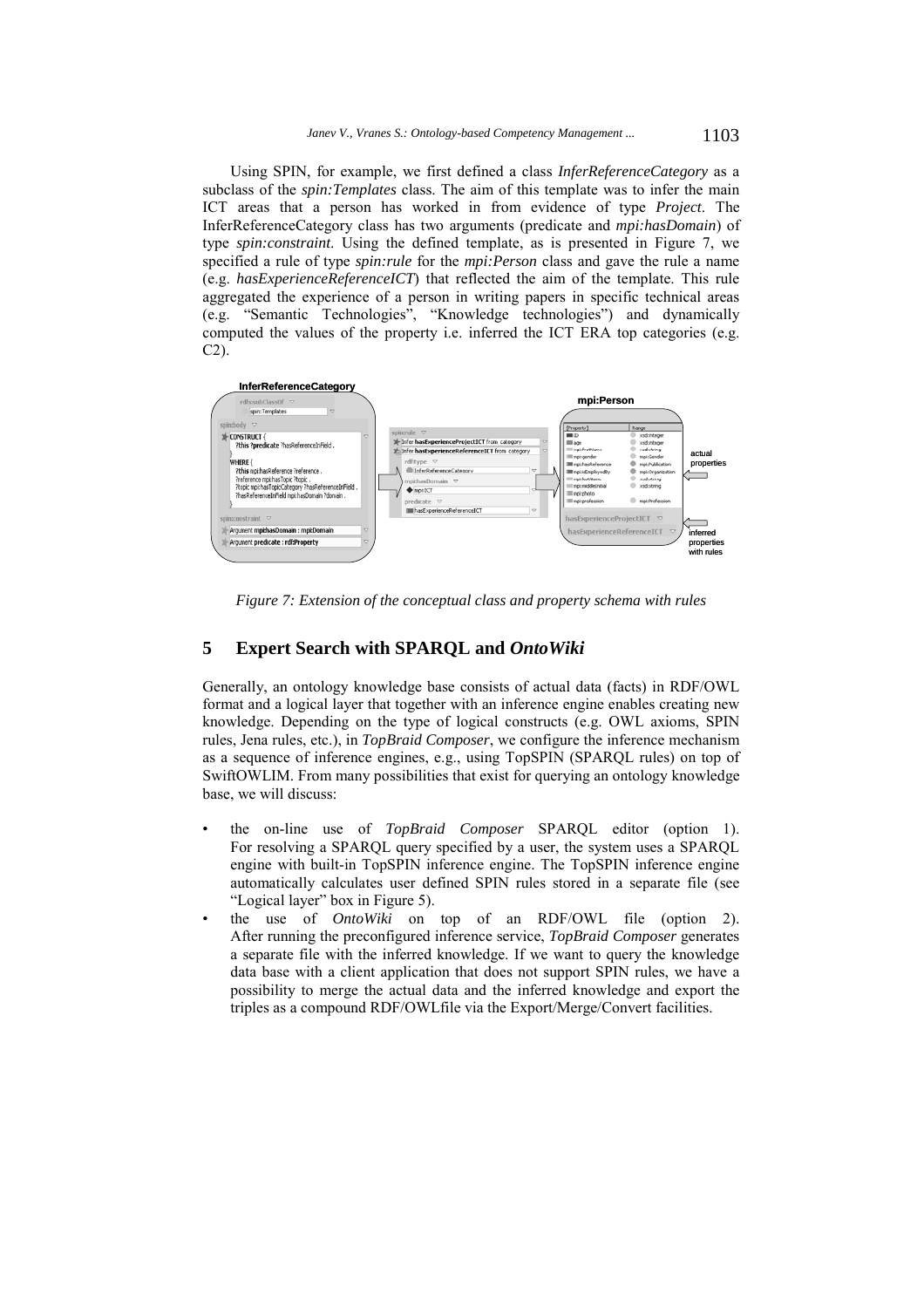| Imports 6 Inferences<br>Instances                                         | Rules   Domain   2 Tasks              | SPAROL 23                     | Change History                                                |       | $\bullet$ . Here<br>$\nabla$ $=$ $\Box$<br>⋗ |
|---------------------------------------------------------------------------|---------------------------------------|-------------------------------|---------------------------------------------------------------|-------|----------------------------------------------|
| Query Editor<br>Query Library                                             | [Person]                              | <b>Job</b>                    | Skill                                                         | Level | Topic                                        |
|                                                                           |                                       | Jovan Dudukovic ResearchAssis | BasicSystemAnalysis                                           | ш     | ict:Semantic Technologies                    |
| SELECT ?Person ?Job ?Skill ?Level ?Topic                                  |                                       |                               | ◆ Mladen Stanoie ◆ SeniorResearc ◆ ProfessionalSystemAnalysis | п     | ict:Semantic Technologies                    |
| WHERE { ?Person :jobTitle ?Job.<br>?Job :reguiredEngineeringSkill ?Skill. | $\blacklozenge$ Sania Vranes          | ScientificCoun                | ProfessionalSystemAnalysis                                    | П     | ict:Semantic Technologies                    |
| ?Skill :skillLevel ?Level.                                                | $\blacktriangleright$ Valentina Janev | ITConsultant                  | ProfessionalSystemAnalysis                                    | ш     | ict:Semantic Technologies                    |
| ?Person foaf:topic_interest ?Topic.                                       |                                       |                               |                                                               |       |                                              |
| FILTER (regex(str(?Skill),'SystemAnalysis'))                              |                                       |                               |                                                               |       |                                              |
| FILTER (regex(str(?Topic),'Semantic'))}                                   |                                       |                               |                                                               |       |                                              |
|                                                                           |                                       |                               |                                                               |       |                                              |
|                                                                           |                                       |                               |                                                               |       |                                              |

*Figure 8: SPARQL sample query against the ontological knowledge base* 

#### **5.1 Searching Job Competence Models with SPARQL**

Operating both in the research sector and in the business sector, the Mihajlo Pupin Institute has separately defined career paths for carrying on scientific career in engineering and engineering career in business sector. Using the job competence models, we can filter the experts that have the required engineering skills (e.g. "SystemAnalysis") in a specific technical area (e.g. "Semantic" technologies). The SPARQL query is presented on the left and the found experts are listed in the right side of Figure 8. Proficiency levels are expressed with numbers that mean: 1-Basic, 2- Foundational, 3-Intermediate, 4-Advanced, and 5-Expert/Professional.

#### **5.2 Querying Job Competence Models with** *OntoWiki*

A far more comfortable way for querying the ontological base is, however, to use free of charge open-source tools, such as the *OntoWiki*, in order to improve the expertise search, analysis and retrieval. The main goal of the *OntoWiki* [Auer, 08] is to rapidly simplify the presentation and acquisition of instance data from and for end users. It provides a generic user interface for arbitrary RDF knowledge bases and uses SPARQL to access the underlying databases. Using the *OntoWiki* tool (see Figure 9), the RDF/OWL expertise data can be full-text searched (see the "Search" panel in the upper left corner), browsed using semantic relations (see the "Classes" panel in the lower left corner) and searched using faceted navigation method (see the "Filter" panel in the right most side).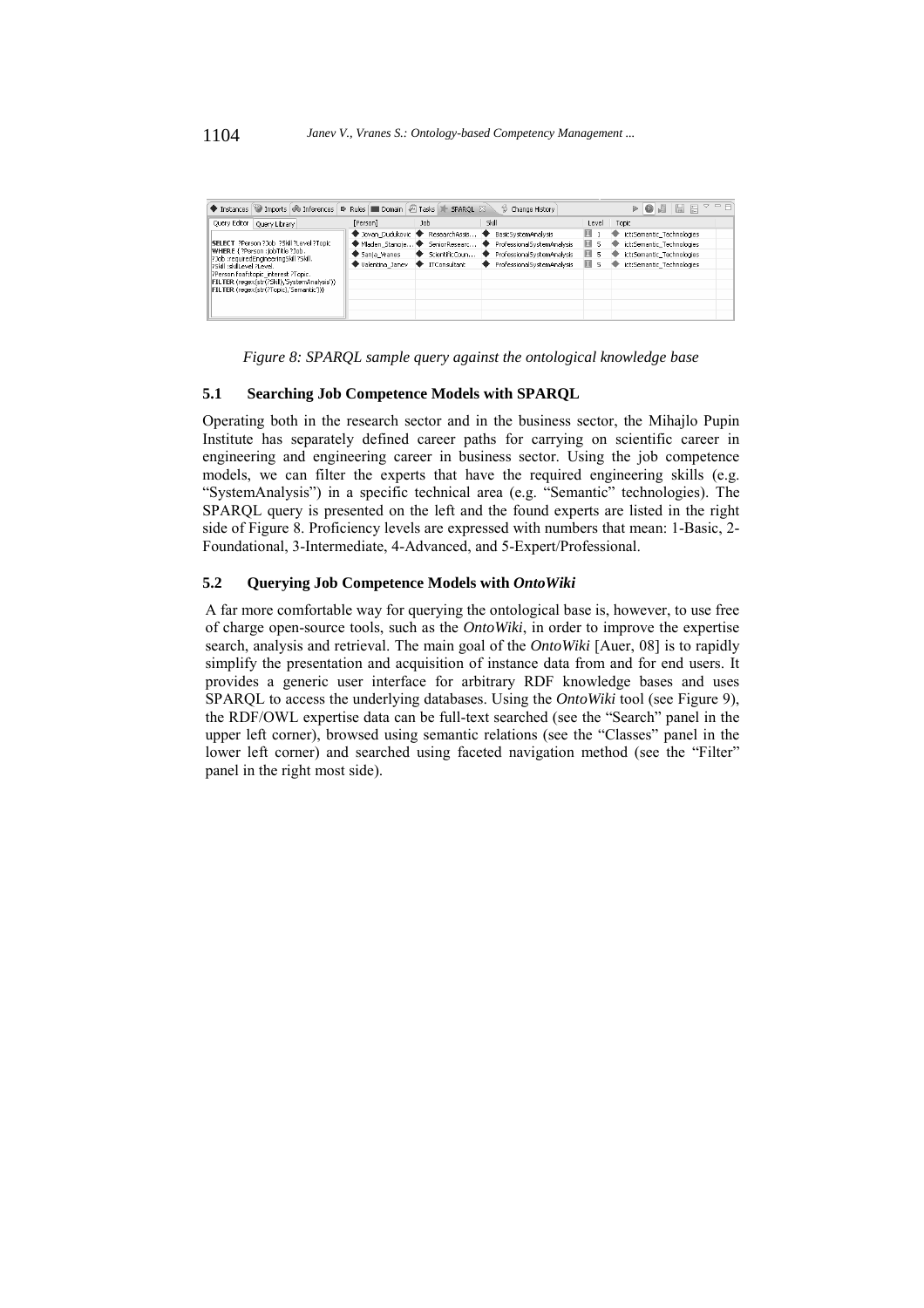

*Figure 9: Expertise search with OntoWiki* 

### **6 Lessons Learned**

The implementation of an integrated knowledge management platform is a large, multifaceted project that is often carried on by turns in a bottom-up and top-down manner. Successful design, implementation and introduction of such a system in practice require several prerequisites such as the involvement and contribution of the senior executive leaders in the project, the adoption of a proven methodology, setting up realistic goals for the planned time scope, ensuring availability of data sources, the involvement of the end users from the beginning of the project, etc.

In this Section, we discuss several lessons learned related to the proposed approach to introducing and using competency management in enterprises.

#### **6.1 Methodology**

In classical HRM approaches personal profiles usually rely on the self-declared expertise. Employees keep track of their areas of expertise manually by maintaining a list of keywords or phrases and this list of key qualifications is being stored in the HRM system. This approach is error-prone since users are typically subjective/biased and reluctant to update the file regularly. Also, manually created lists cannot be an exhaustive description of the person's expertise areas. Therefore, we conclude that just self-declared expertise is not suitable for building competence profiles, and that new approach, such as the one presented in this paper should be introduced. The presented MPI *CompetenceAnalysis* component was developed at the "Mihajlo Pupin" Institute with the aim to objectively identify and extract the key expertise of employees and automate the ontology population process.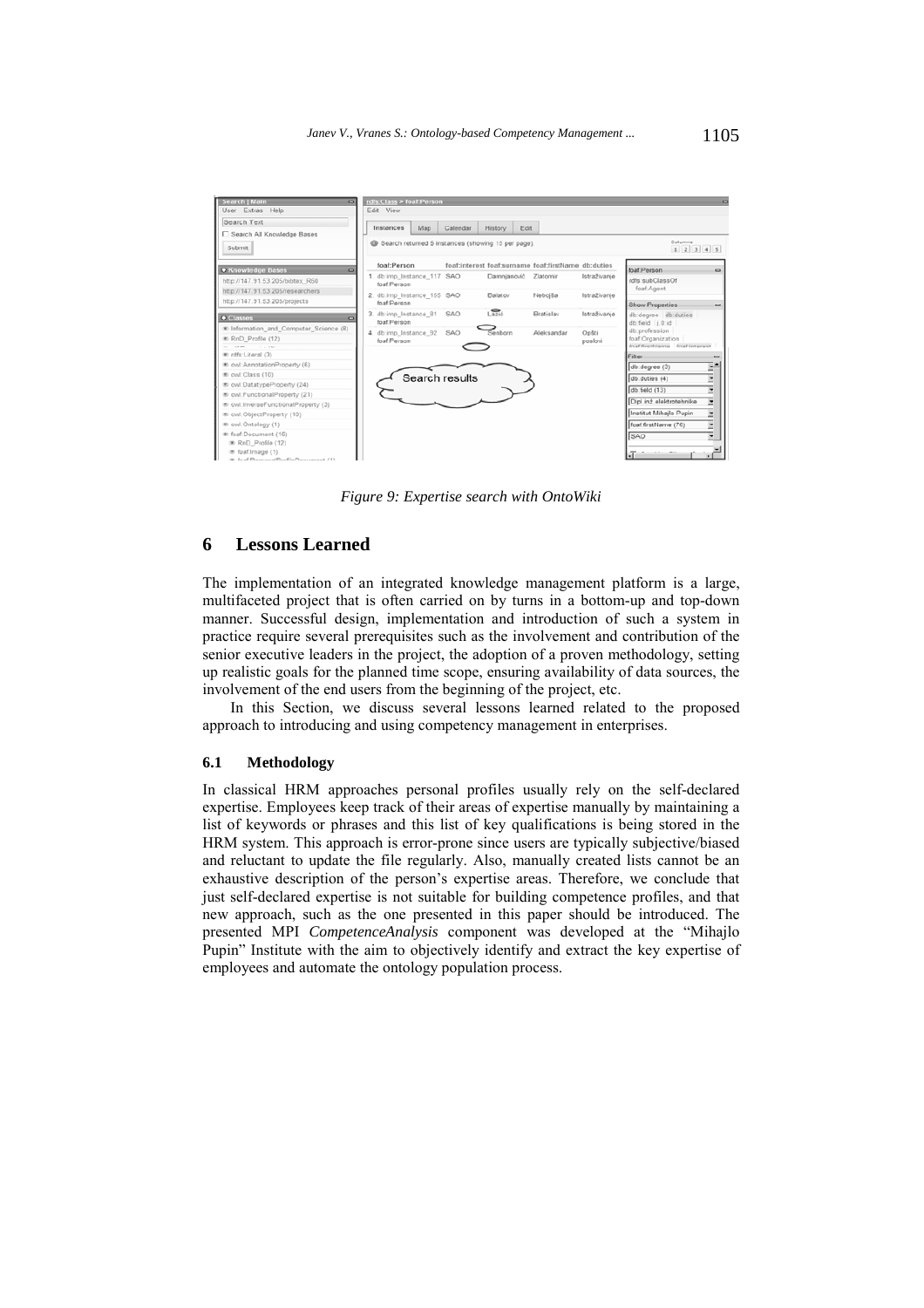#### **6.2 Competency Management System**

The benefits of upgrading the existing HRM systems with an ontology-based competency management module are as follows:

- increase visibility of know-how and possibility for marketing this outside the organization via existing or emerging Semantic Web;
- identify previously hidden/unknown competencies gives possibilities for new assignments;
- support location of experts, facilitate exchange of employees data via Web;
- support integration of individual expert profiles and staffing of project teams with specific competence demands;
- provide detailed overview of organizational competencies, through competence profiles and statistics for employees, positions and organizational units.

#### **6.3 SW technologies**

New technologies are usually subjected to experimentation, refinement, and increasingly realistic and exhaustive testing. Innovative enterprises interested in developing new business models are already introducing Semantic Web technologies to facilitate data integration and interoperability, as well as improve search and content discovery [Janev, 09]. This case study, for example, proves the maturity of these technologies for applications in the human resources domain.

## **7 Concluding Remarks**

Virtually integrated organizations seek to link their individual core competencies through cost-sharing and risk-sharing agreements, so that these organizations can act as a larger, single entity. Competency management and finding expertise (either a person or/and accompanied knowledge items) in such a dynamic and often complex organizational structure, that is supported by an extended information system, is a challenging issue.

This paper discussed the process of building expert profiles in a form of ontology database by integrating competences from structured and unstructured sources. What has been achieved so far is automatic identification and extraction of skills from available structured and unstructured sources and semi-automatic population of the ontology database. Structured sources (SAP HCM knowledge pool) store expertise items that are based on evidences (e.g. certificates) or declared by the experts themselves and entered in the knowledge pool by an officially assigned person. Once the expertises have been extracted from unstructured documents using the MPI *CompetenceAnalysis* component, the results have to be checked by the officially assigned person prior to integration into the ontology database. Automatic analysis has advantages compared to manual analysis because of the objectiveness of results. Our analysis has shown that manually created lists of expertise were not an exhaustive description of the person's expertise areas. Introducing standard classification of ICT expertise facilitates data integration and interoperability of expertise data within the European Research Area and beyond.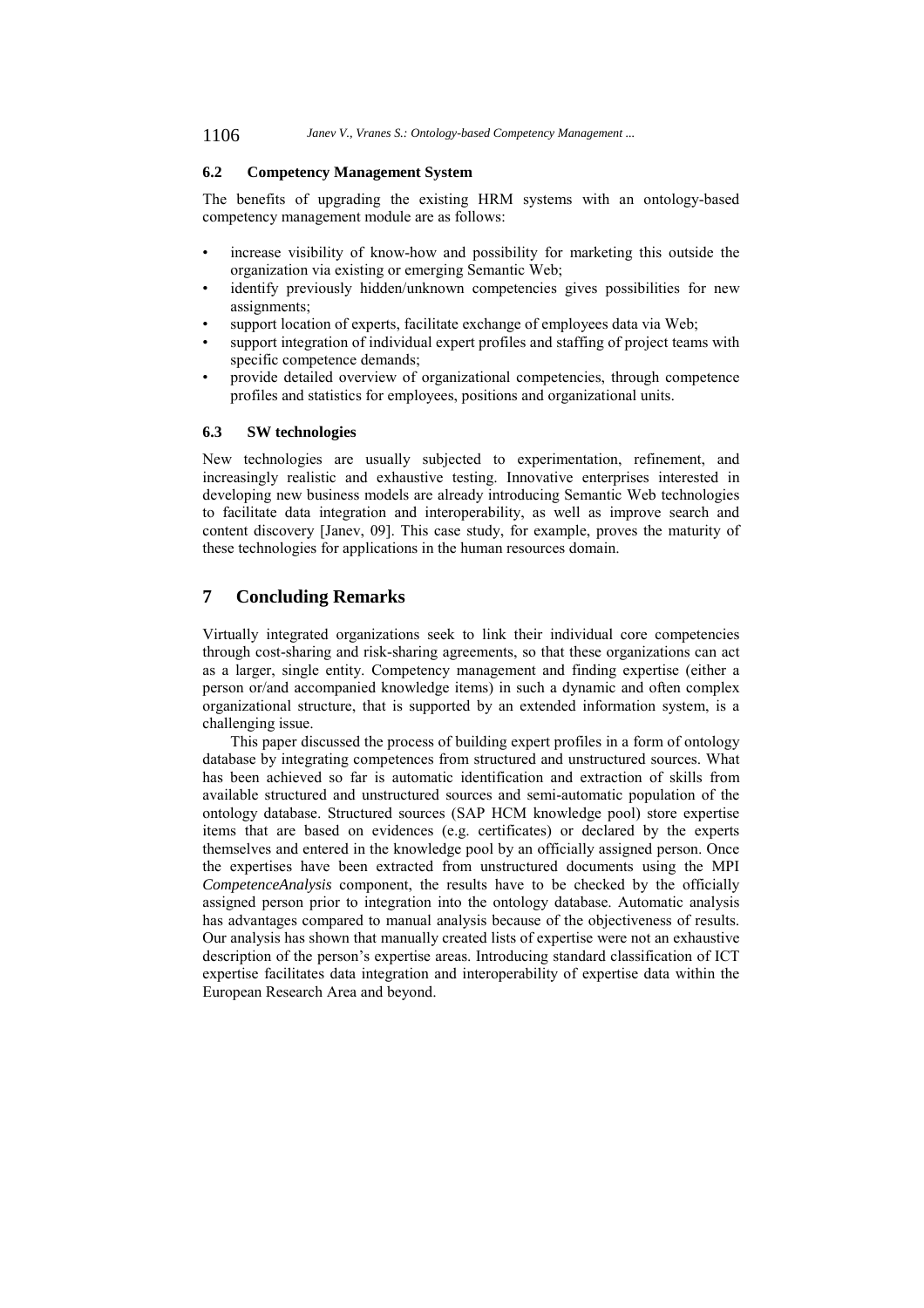#### **Acknowledgements**

The research leading to these results has received funding from the European Community's Seventh Framework Programme FP7/2007-2013 under grant agreement no 230376 (HELENA - Higher Education Leading to ENgineering And scientific careers) and from the Ministry of Science and Technological Development of Republic of Serbia under grant agreement no TR-32010 (SOFIA – Software Framework for Intelligent Adaptive Management of Complex Facilities).

### **References**

[Auer, 08] Auer, S.: Methods and Applications of the Social Semantic Web, In Vraneš, S. (Ed.) Semantic Web and/or Web 2.0: Competitive or Complementary?, pp. 100 - 128, Academic mind, Belgrade, Serbia, 2008.

[Becker, 06] Becker, B.E., Huselid, M.A.: Strategic Human Resources Management: Where Do We Go From Here?, Journal of Management 32(6), 898-925, 2006.

[Berners-Lee, 01] Berners-Lee, T., Hendler, J., Lassila, O.: The Semantic Web, Scientific American, May 2001.

[Bizer, 05] Bizer, C., Heese, R., Mochol, M., Oldakowski, R, Tolksdorf, R., Eckstein, R.: The Impact of Semantic Web Technologies on Job Recruitment Processes, In Proc. of the International Conference Wirtschaftsinformatik (WI 2005), Bamberg, Germany, 2005.

[Boshuizen, 03] Boshuizen, H. P. A.: Expertise development: How to bridge the gap between school and work, In Boshuizen, H. P. A. (Ed.) Expertise development: The transition between school and work, pp. 7-38, Heerlen: Open Universiteit Nederland, 2003.

[Draganidis, 06] Draganidis, F., Mentzas, G.: Competency Based Management: A Review of Systems and Approaches, Information Management and Computer Security  $14(1)$ ,  $51 - 64$ , 2006.

[Ennis, 08] Ennis, M.R.: Competency Models: A Review of the Literature and the Role of the Employment and Training Administration (ETA), U. S. Department of Labor, 2008, http://www.careeronestop.org/COMPETENCYMODEL/info\_documents/OPDRLiteratureRevi ew.pdf.

[Gliozzo, 07] Gliozzo, A., et al.: A Collaborative Semantic Web Layer to Enhance Legacy Systems, In Aberer, K. et al. (Eds.) ISWC/ASWC 2007, LNCS 4825, pp. 764–777, 2007, http://www.springerlink.com/index/j55152064g861071.pdf.

[Janev, 08] Janev, V., Đokić, A., Minić, M., Vraneš, S.: Knowledge management in the HR sector of R&D organizations, WSEAS Transactions on Information Science & Applications 7(5), pp. 1160-1169, 2008.

[Janev, 09] Janev, V., Vraneš, S.: Semantic Web Technologies: Ready for Adoption?, IEEE IT Professional, 8-16, September/October 2009.

[Janev, 10] Janev, V., Duduković, J., Vraneš, S.: Semantic Web Based Integration of Knowledge Resources for Expertise Finding, in Cruz-Cunha, M. (Ed.) Social, Managerial, and Organizational Dimensions of Enterprise Information Systems, pp. 496-515, IGI-Global, Hershey-New York, 2010.

[Lahti, 99] Lahti, R. K.: Identifying and integrating individual level and organizational level core competencies, Journal of Business and Psychology 14(1), 59—75, 1999.